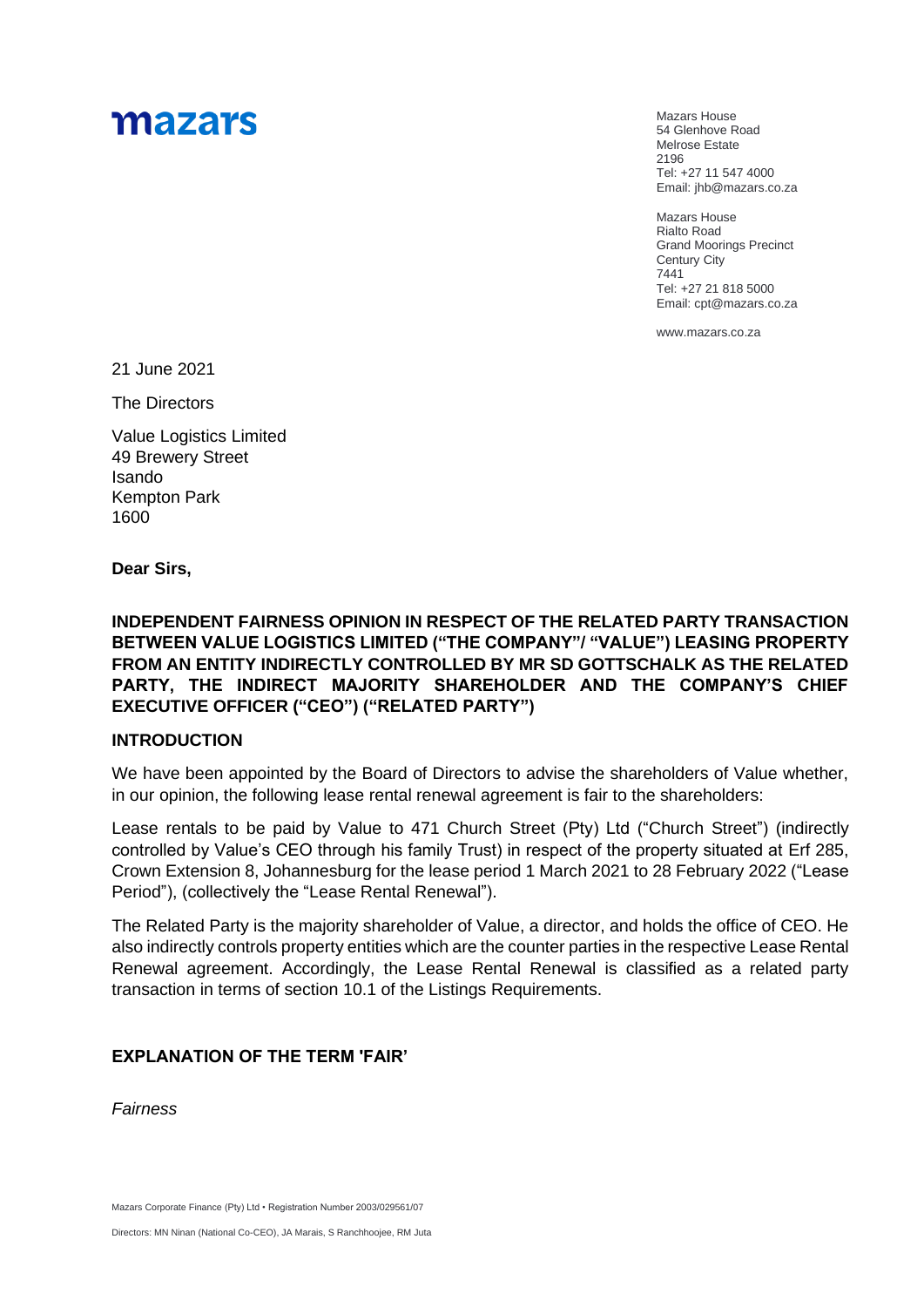The term 'fairness' is defined in Schedule 5 of the JSE Listings Requirements as being primarily based on quantitative issues. Therefore, the Lease Rental Renewal would be considered fair to the Value shareholders if the total rental expense is equal to or less than an arm's length market related rental range of similar properties. Consideration was also given to potential costs to the business if the operations were to be relocated to new premises.

# **ASSUMPTIONS**

We arrived at our opinion based on the following assumptions:

- Current economic, regulatory and market conditions will not change materially;
- That reliance can be placed on the signed lease agreement;
- That reliance can be placed on the independent assessment property valuation report as included in the report signed 28 January 2021 performed by PropValAssist Valuers of the open market rentals of similar properties in relation to Erf 285, Crown Extension 8, Johannesburg; and
- Where relevant, representations made by management and/or directors (including the Independent Chairman and excluding the CEO) were corroborated to source documents prepared by third parties, independent analytical procedures performed by us and by examining and analysing external factors that influence the business.

# **SOURCES OF INFORMATION**

In the course of our analysis, we relied upon financial and other information obtained from management together with industry related and other information available in the public domain. Our conclusion is dependent on such information being accurate in all material respects.

The principle sources of information used in formulating our opinion regarding the Lease Rental Renewal includes:

- Corroborating source documentation as provided by management;
- Signed lease agreement entered into between Value and Church Street;
- Independent assessment property valuation report as included in the report signed 28 January 2021 performed by PropValAssist Valuers of the open market rentals of similar properties in relation to Erf 285, Crown Extension 8, Johannesburg. Refer to the 'Procedures' below for our assessment of the independent property valuer and their related report;
- Information and assumptions made available by and from discussions held with independent executive directors of Value in terms of the rationale for the Lease Rental Renewal; and
- Publicly available information relating to Value and other competitors in the sector that we deemed to be relevant, including company announcements.

We obtained the information through:

- Conducting interviews with management, directors and senior staff members;
- Obtaining corroborating evidence from third parties such as property experts; and
- Extracting information from the internet and the press.

We satisfied ourselves as to the appropriateness and reasonableness of the information with reference to: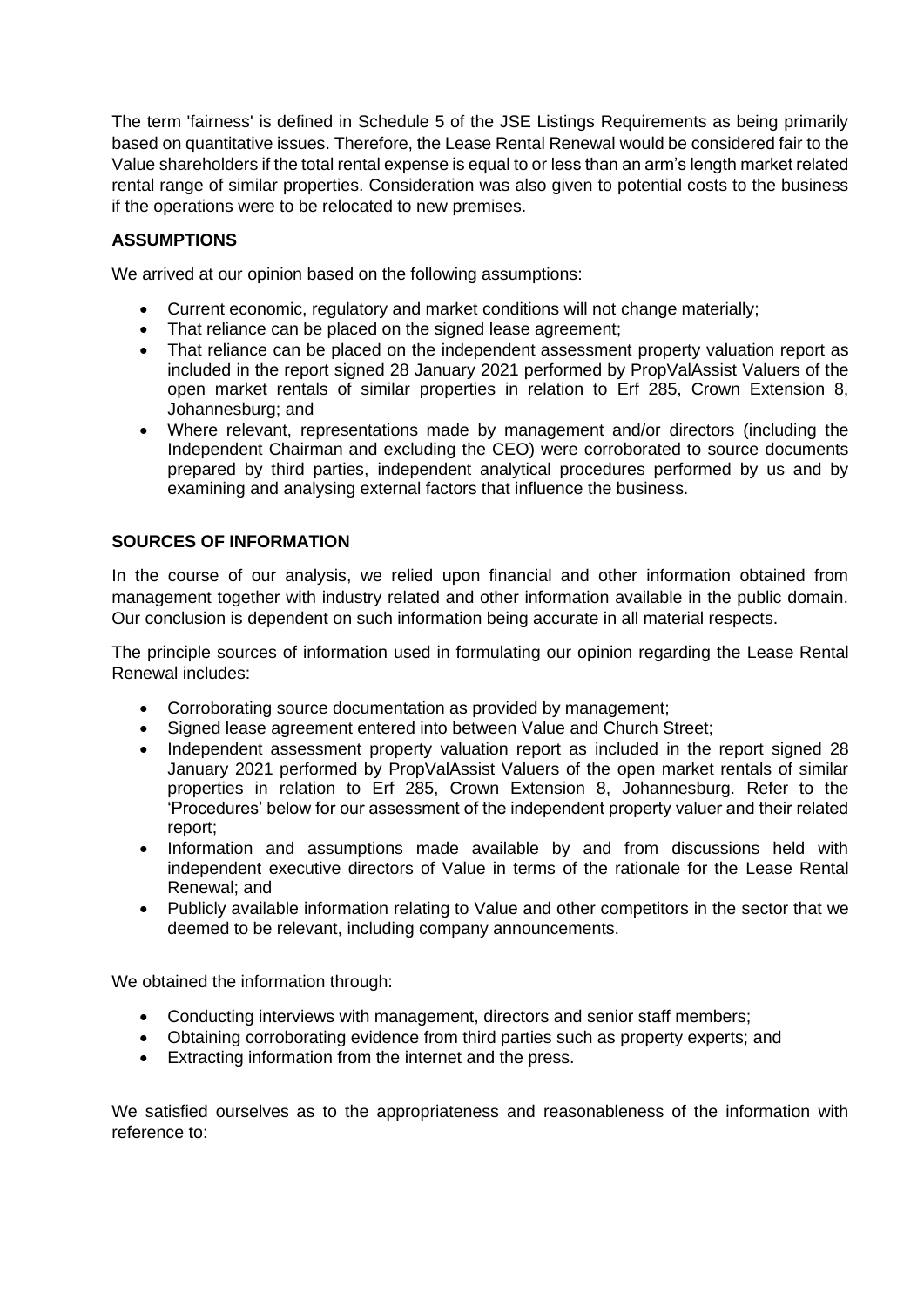- Review of the independent assessment as included in the report signed 28 January 2021 performed by PropValAssist Valuers of the open market rentals of similar properties in relation to Erf 285, Crown Extension 8, Johannesburg. The independent valuation took heed of the requirements of SAPOA. The valuation performed on 28 January 2021 is a new and revised valuation, taking into account the current market as well as micro and macroeconomic conditions. This report includes amongst others, an assessment of the condition of the properties, recent sales of comparable properties and rentals of comparable companies. The valuation review performed on 28 January 2021 is a continuation from the original valuation report dated 1 February 2019 however all key assumptions have been reassessed in detail. From discussions with management, as well as review of the independent assessment report, properties are all properly maintained to the same standard and there have been no changes or additions to the said properties since the original inspection date:
- Satisfied ourselves that no material or adverse changes to the market related rental range sourced and used from the valuation report between the date of the valuation report and the date of the opinion;
- A review of the qualifications of the valuer, the valuation methodology utilised and the reasonableness of assumptions utilised in the independent property valuation. We confirm that we are satisfied with the methodology and assumptions utilised in assessing market related rentals in this valuation of the property;
- A review of comparable market lease rentals for the specific property area;
- Understanding the industry in which the company operates; and
- Assessing whether replies from management on certain issues were corroborated by third parties and documentary evidence.

## **LIMITING CONDITIONS AND RELATED PARTY RELATIONSHIPS**

We have relied upon the accuracy of information provided to us or otherwise reviewed by us, for the purposes of this opinion, whether in writing or obtained through discussion with the management of Value. We express no opinion on this information.

There were no limiting conditions, or any restrictions of scope imposed by the client whilst this opinion was being prepared.

Our opinion is based on current economic, regulatory, market as well as other conditions. Subsequent developments may affect this opinion, which we are under no obligation to update, review or re-affirm.

This letter and opinion are provided solely for the benefit of the shareholders of Value in connection with and for the purposes of their consideration of the Lease Rental Renewal.

There is no relationship between Mazars Corporate Finance (Pty) Ltd ("MCF") and any other parties involved in the Lease Rental Renewal. MCF has no shares in Value or any other party involved in the Lease Rental Renewal. MCF's fees are not payable in shares.

Each shareholder's individual decision may be influenced by such shareholder's particular circumstances and accordingly each shareholder should consult an independent advisor if in any doubt as to the merits or otherwise of the Lease Rental Renewal.

#### **PROCEDURES**

In order to assess the fairness of the terms and conditions relating to the Lease Rental Renewal, we have performed, amongst others, the following procedures: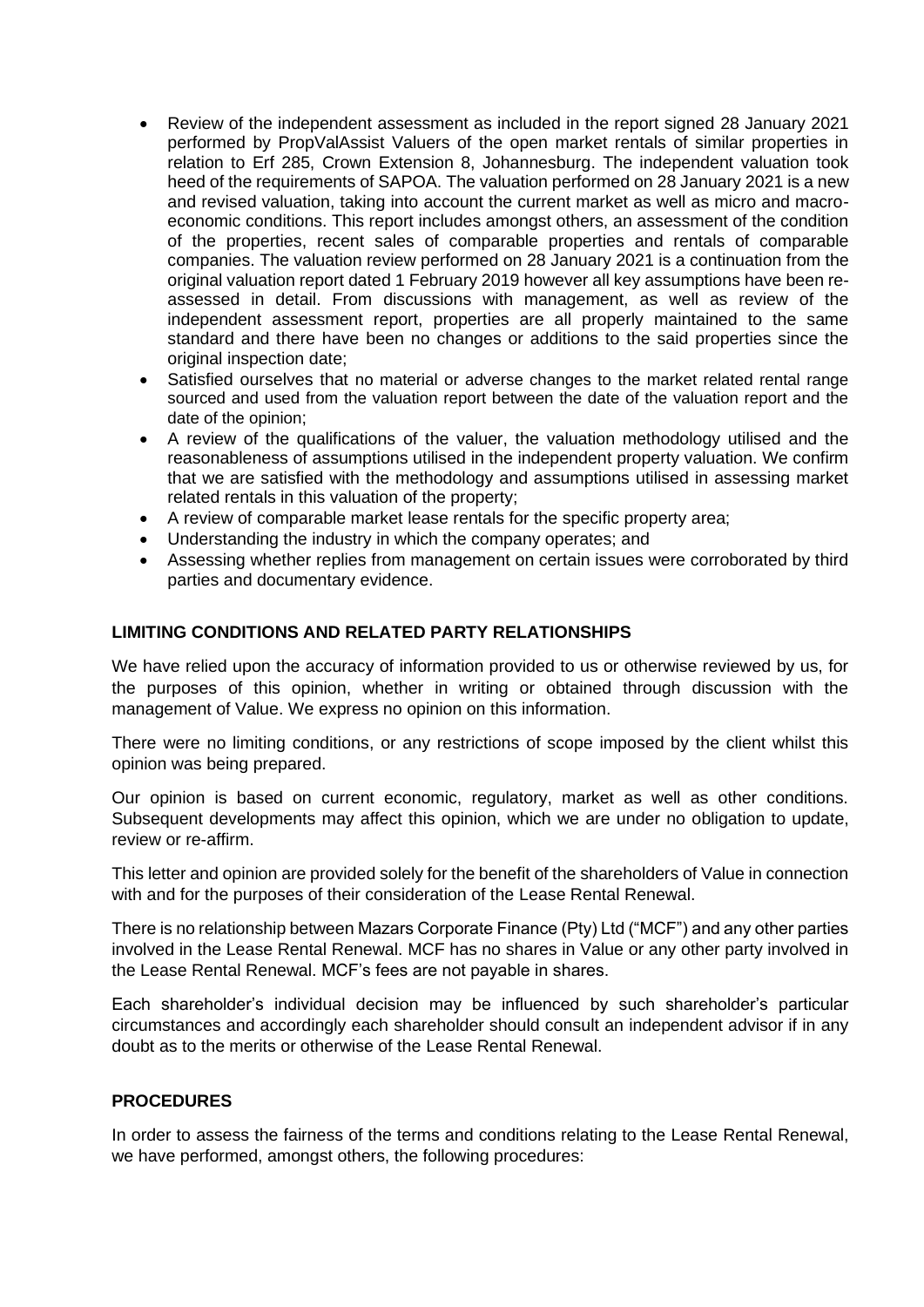- Reviewed the signed lease agreement entered into between Value and Church Street;
- Considered information made available by and from discussions held with the directors and management of Value;
- Considered the rationale for the Lease Rental Renewal;
- Reviewed and utilised the independent assessment property valuation report as included in the report signed 28 January 2021 performed and prepared by PropValAssist Valuers, of the open market rentals of similar properties in relation to Erf 285, Crown Extension 8, Johannesburg;
- We have satisfied ourselves with the valuation methodology and overall valuation report produced by PropVal Assist in that it is an appropriate determination of open market value of similar properties in the relation to Erf 285, Crown Extension 8, Johannesburg ;
- Quantitatively compared the rental expense per square meter as per the lease agreement, taking account of the total rental and area of the property, to a range of arm's length market related rentals provided in the independent assessment report;
- Reviewed the independent assessment report to confirm that comparable properties were in a similar area as well as of similar size, grade and type, where practicable;
- Relied on PropValAssist Valuers' conclusion that the rental is considered market related; and
- Consideration was also given to potential costs to the business if the operations were to be relocated to new premises.

We believe the above procedures commercially justify the conclusion outlined below.

# **CONFIRMATION OF PERFORMANCE OF VALUATION AND VALUATION METHODOLOGY**

We confirm that we have assessed the fairness of the Lease Rental Renewal by comparison of the lease expenses paid to the market related rental paid for similar properties as quoted in the independent assessment report. This includes a recommendation by PropValAssist of a fair market related annual escalation of the Lease Rental. This was however not applicable in this case as the Lease Rental Renewal is for a period of 1 year only, with no extensions as of the opinion date. We have placed reliance on the independent assessment performed by PropValAssist Valuers of the open market rental of Erf 285, Crown Extension 8, Johannesburg. We have placed reliance on PropValAssist Valuers' conclusion that the rental is considered market related.

Key value drivers to the assessment of fairness are as follows (as included in the independent valuation report):

## **Internal:**

- Comparable market related rentals of similar properties;
- Lease annual escalations
- Square meters per the lease agreements; and
- Duration of lease period (1 year).

A comparison of internal key value drivers was made to comparable properties within the independent report for reasonability purposes. No inconsistencies were noted.

## **External:**

- Stability of the economy and other macroeconomic factors;
- Both long-term and short-term inflation rates; and
- Risk free long bond indicators (blended average of 5.58% over a 3-year horizon).